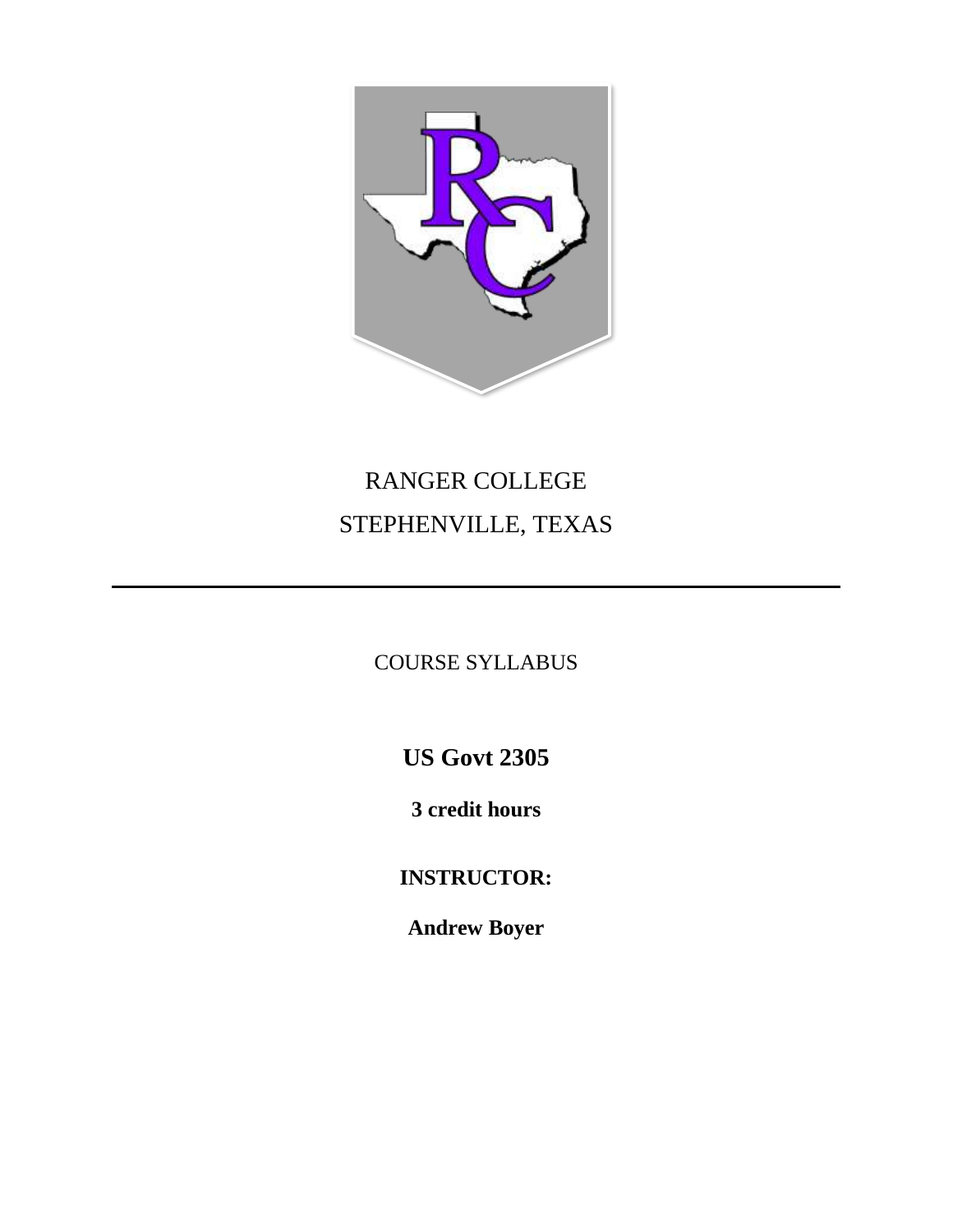| <b>INSTRUCTOR:</b> Andrew Boyer |                                                                     |
|---------------------------------|---------------------------------------------------------------------|
| EMAIL:                          | aboyer@rangercollege.edu                                            |
| <b>OFFICE:</b>                  | Faculty Office 1                                                    |
| PHONE:                          |                                                                     |
| HOURS:                          | Monday through Friday by appointment (or anytime you can catch me.) |
|                                 |                                                                     |

#### **I. Texas Core Curriculum Statement of Purpose**

Students in Government classes will learn the organization and functioning of national, state, and local governments. Students will learn the importance of freedom, democracy, and participation in the political process. In order to fulfill the statutory requirements of six hours of government needed for a bachelor's degree from a state educational institution, as well as an Associate of Arts and Associate of Science Degree from Ranger College, the student should complete the following sequence of courses: GOVT 2305 and GOVT 2306.

#### **II. Course Description**

2305 - Federal Government - A study of the federal constitution; the organization and administration of the federal system; political participation by the individual, and the principles which underlie American democracy.

## **III. Required Background or Prerequisite**

There are no prerequisites for this course, but a strong ability to read and a desire to learn about other cultures, worldviews, and ways of being will prove extremely helpful.

## **IV. Required Textbook and Course Materials**

Openstax.org American History 1 and 2. Government in America  $7<sup>th</sup>$  ed.

## **V. Course Purpose**

The purpose of this course is to very simply, provide an understanding, and perhaps wisdom of human nature and the way this has impacted the world around us. Through either a grasp of the decisions previous Americans have made, or and understanding of how those decisions play out in government, this class should grant students the insight to make better decisions about government, and the world around them.

## **VI. Learning Outcomes**

• Read, analyze, and critique history and government.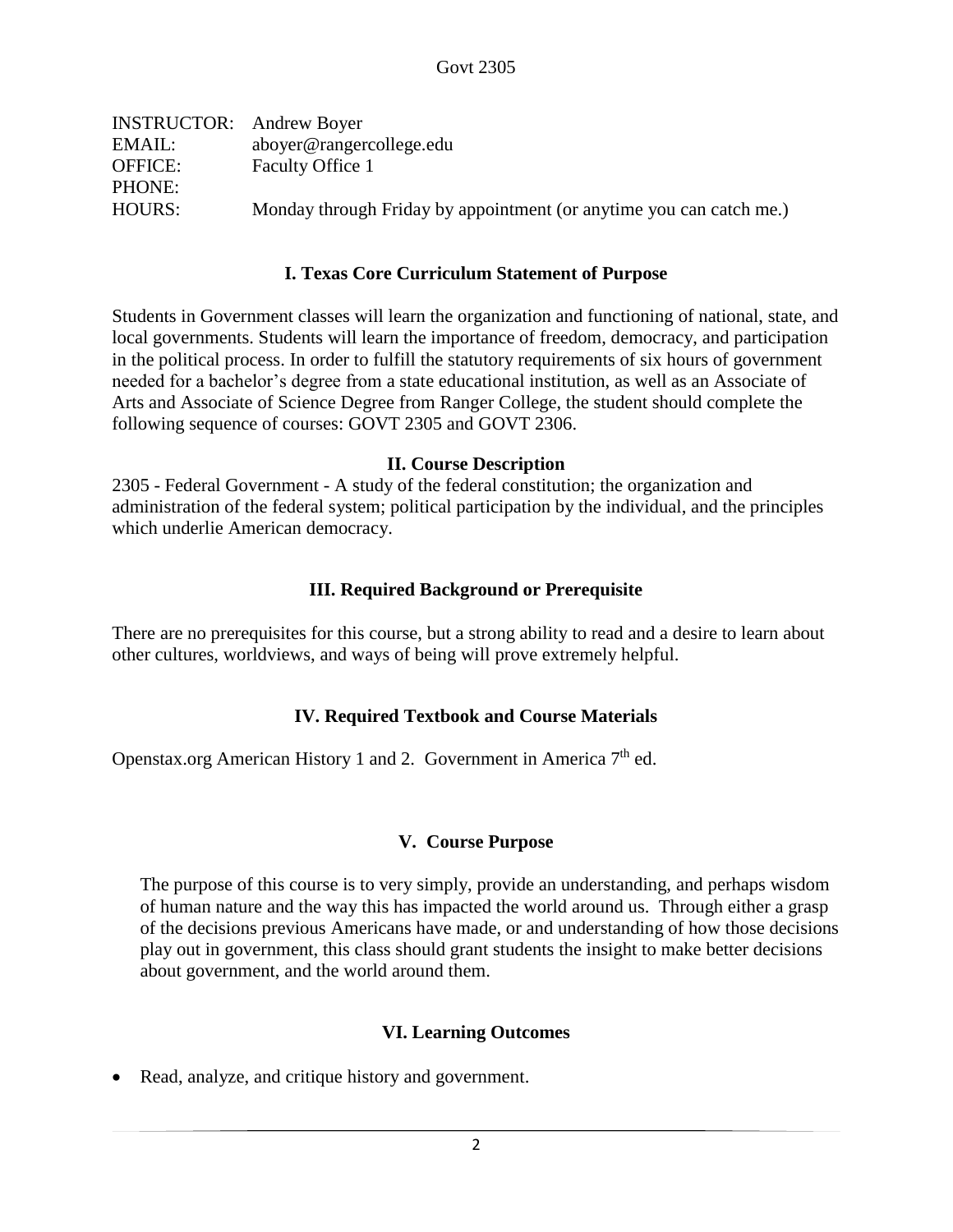- Demonstrate knowledge of the American past, and world civilizations, and how human nature created the world around us.
- Trace the historical developments and cultural expressions of American and Texas government.
- Articulate key conceptual distinctions in history and government.
- Communicate understanding of history and government, orally and in writing.
- Communicate ways of living responsibly in a world where people have diverse political and religious beliefs.

# **VII. Core Objectives**

This course meets the following of the six Core Objectives established by Texas:

- ☒ **Critical Thinking Skills (CT) –** Creative thinking, innovation, inquiry, and analysis; evaluation and synthesis of information
- $\boxtimes$  **Communication Skills (COM)** effective development, interpretation and expression of ideas through written, oral, and visual communication
- ☐ **Empirical and Quantitative Skills (EQS) –** The manipulation and analysis of numerical data or observable facts resulting in informed conclusions
- $\Box$  **Teamwork (TW)** The ability to consider different points of view and to work effectively with others to support a shared purpose or goal
- $\boxtimes$  **Social Responsibility (SR)** Intercultural competence, knowledge of civic responsibility, and the ability to engage effectively in regional, national, and global communities
- $\boxtimes$  **Personal Responsibility (PR)** The ability to connect choices, actions, and consequences to ethical decision-making

# **VIII. Methods of Instruction**

This is a multimedia class, and as such it may include lectures, assigned readings, discussions, group projects, videos, electronic documents, PowerPoints, and more.

# **IX. Methods of Assessment**

• **Quizzes (50 percent)** – Careful examination of assigned readings is essential for this reading-and-discussion-based course, so you will be held accountable for completion of the reading assignments. Quizzes will assess your knowledge and understanding of what you have read, focusing especially on the technical terminology of history and government. These quizzes may also focus on matters that are not in the readings but that emerge as a special focus of collective student interest during preceding class discussions. NOTE: You are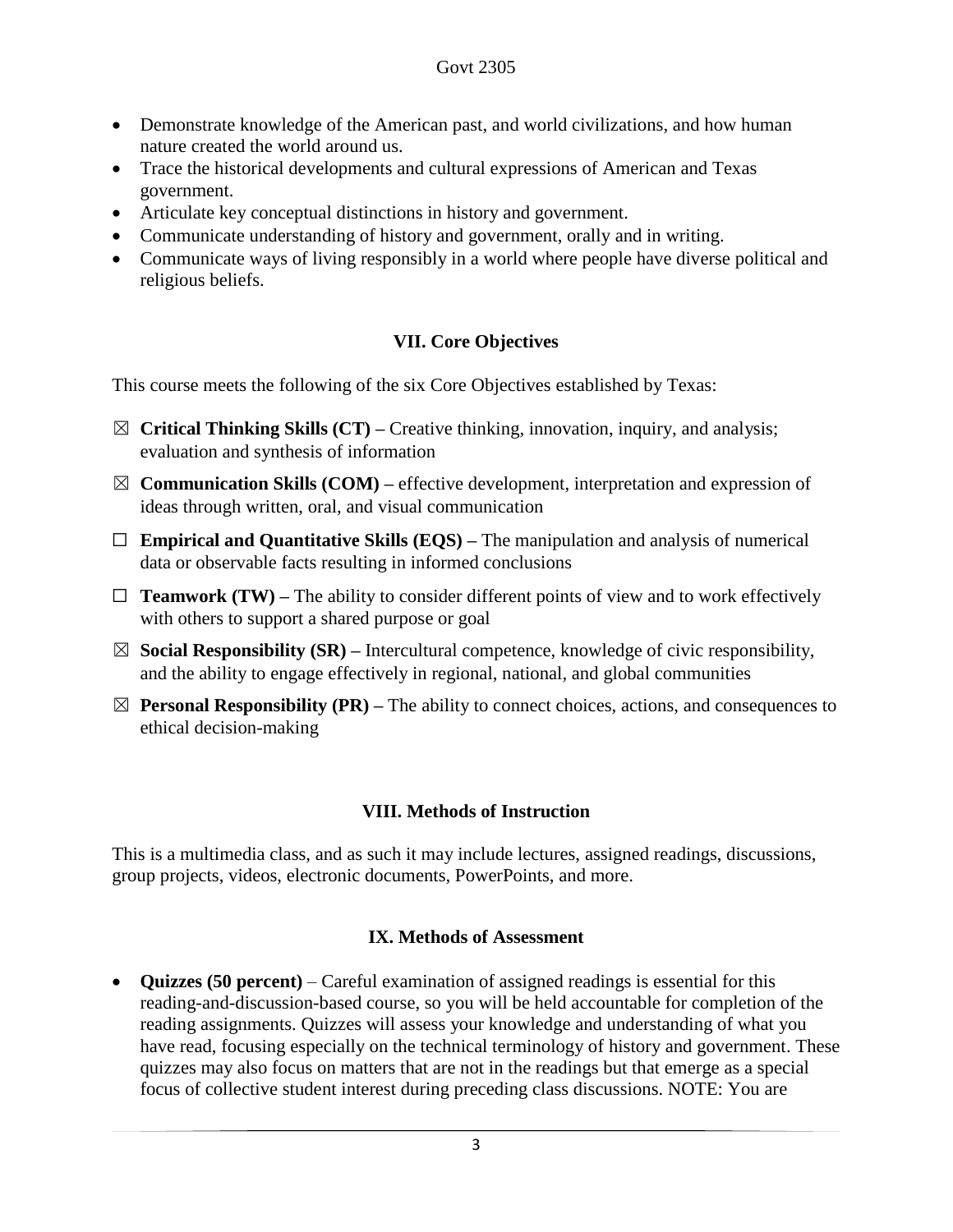responsible for knowing the information in all of the readings even if I do not directly talk about all of it in classroom lectures and discussions.

- **Midterm Exam (25 percent)** There will be an in-class midterm exam focusing on the technical terminology of the material that we have studied up to that point.
- **Final Exam (25 percent)** There will be a non-comprehensive in-class final exam focusing on 1) the technical terminology of the material that we have studied since the midterm, and 2) various historical, sociocultural, and philosophical issues involved history and government.

Grading scale:  $A = 90-100\%$   $B = 80-89$   $C = 70-79$   $D = 60-69$   $F = Below 60$ 

# **X. Course/Classroom Policies**

The following rules and guidelines about classroom behavior are to be memorized, internalized, and strictly adhered to. Failure to do so will negatively impact your experience of this class, not to mention your grade.

- 1. **Arrive on time.** Class begins promptly at the scheduled time. This means you should be in your seat and ready to begin.
- 2. **Always bring the assigned reading to class.** If there is an assigned reading on a given class day, class time will be devoted to discussing that reading. We will also read some things aloud together. In order for you to participate in close readings and discussions, it is imperative that you have in hand all of the assigned texts for each day, including printouts (preferably annotated by you) of any texts provided electronically.
- 3. **Come to class prepared.** You are expected to participate in class discussions and come to class meetings having completed all assigned readings and written work.
- 4. **Turn in assignments on time.** By accepting this syllabus, you agree to accept a score of zero on any late work.
- 5. **Don't cheat.** Any assignment reflecting cheating, plagiarism, or any other form of academic dishonesty will receive a grade of zero. A second instance will result in automatic failure of the class and a report being filed with Ranger College's Vice President of Instruction. The consequences of this report can be quite severe for your academic future. For more details, see the section of the Ranger College Catalog (available at www.rangercollege.edu/catalog.pdf), titled "Student Misconduct," subsection "Academic Dishonesty."
- 6. **Six absences = Dropped from class with a failing grade.** I expect you to attend class regularly. As per Ranger College's stated absence policy in the general college catalog (see pages 25-26 at http://rangercollege.edu/catalog.pdf), the only absences that will be excused are "official" ones, defined as those that occur due to authorized Ranger College activities (such as sporting events). Unofficial absences are counted from the first day of class as listed in the College Calendar, regardless of the date of your registration.
- 7. **No phones, laptops, or tablets. Ever. This even includes using a phone or computer to access course materials**. Your phone must be turned off and properly stowed in your bag or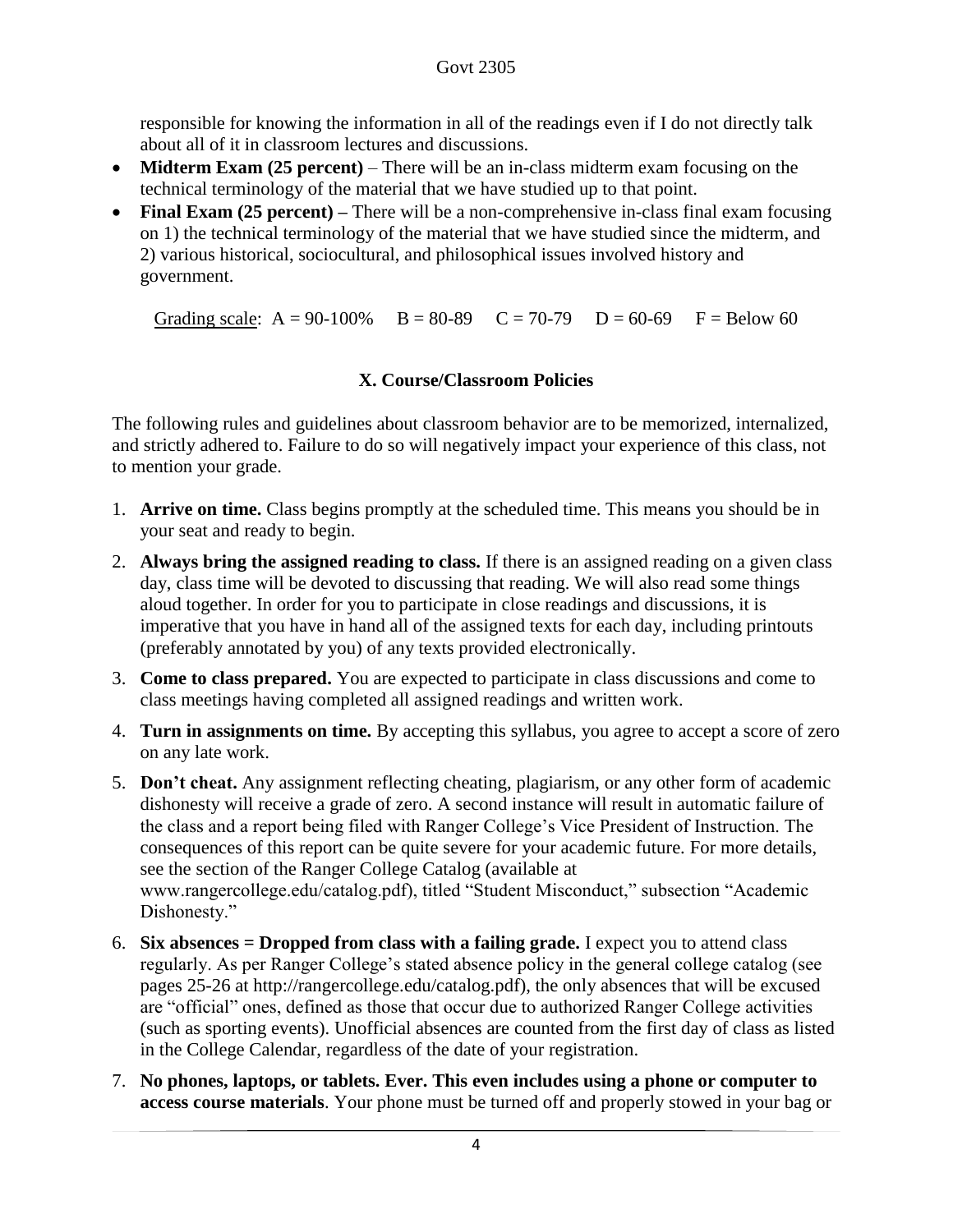## Govt 2305

otherwise stored off your person prior to class takeoff. Your phone should NEVER be in your hand, on your desk, in your pocket, or anywhere else that it might distract you, your classmates, or me. Don't even bring a laptop or tablet to a class. Basically, anything with a microchip in it is off-limits. My experience is that all digital devices effectively destroy the classroom atmosphere, as about ninety percent of people using them will be texting, playing games, doing email, shopping, surfing Facebook and YouTube, browsing photostreams, and so on. I am not (totally) anti-technology. I simply want to preserve the sacred teaching space of our classroom as a teaching space. I want to have a conversation with you. And long experience as an educator has shown me that allowing students to use digital devices in class is a surefire way to undermine that goal.

8. **Email:** I am happy to communicate with you by email and will do my best to respond within 24 hours during the week. Messages sent over the weekend will be read on Mondays. In the subject line of any email that you send me, please indicate the content of the email. Then begin your message in the following manner:

Dear Mr. Boyer,

My name is \_\_\_\_\_\_\_ and I am in your (Insert class and date\time of class).

# **XI. Course Outline/Schedule**

Reading assignments and the dates of exams and written assignments are subject to revision as needed. I will announce all revisions in class, post them on Blackboard, and do my best to make sure that everyone knows about the changes. If you miss class, you are still responsible for submitting assignments according to any revisions that we make to the schedule.

| <b>WEEK</b>    | TOPIC/ASSIGNMENT                                                                 |
|----------------|----------------------------------------------------------------------------------|
| $\mathbf{1}$   | Introduction to teaching methods and course overview. (All classes)<br>$\bullet$ |
|                | First class discussion<br>$\bullet$                                              |
| $\overline{2}$ | Introductions to government                                                      |
|                | Quiz 1                                                                           |
| 3              | <b>Constitution and Federalism</b>                                               |
|                | Quiz 2                                                                           |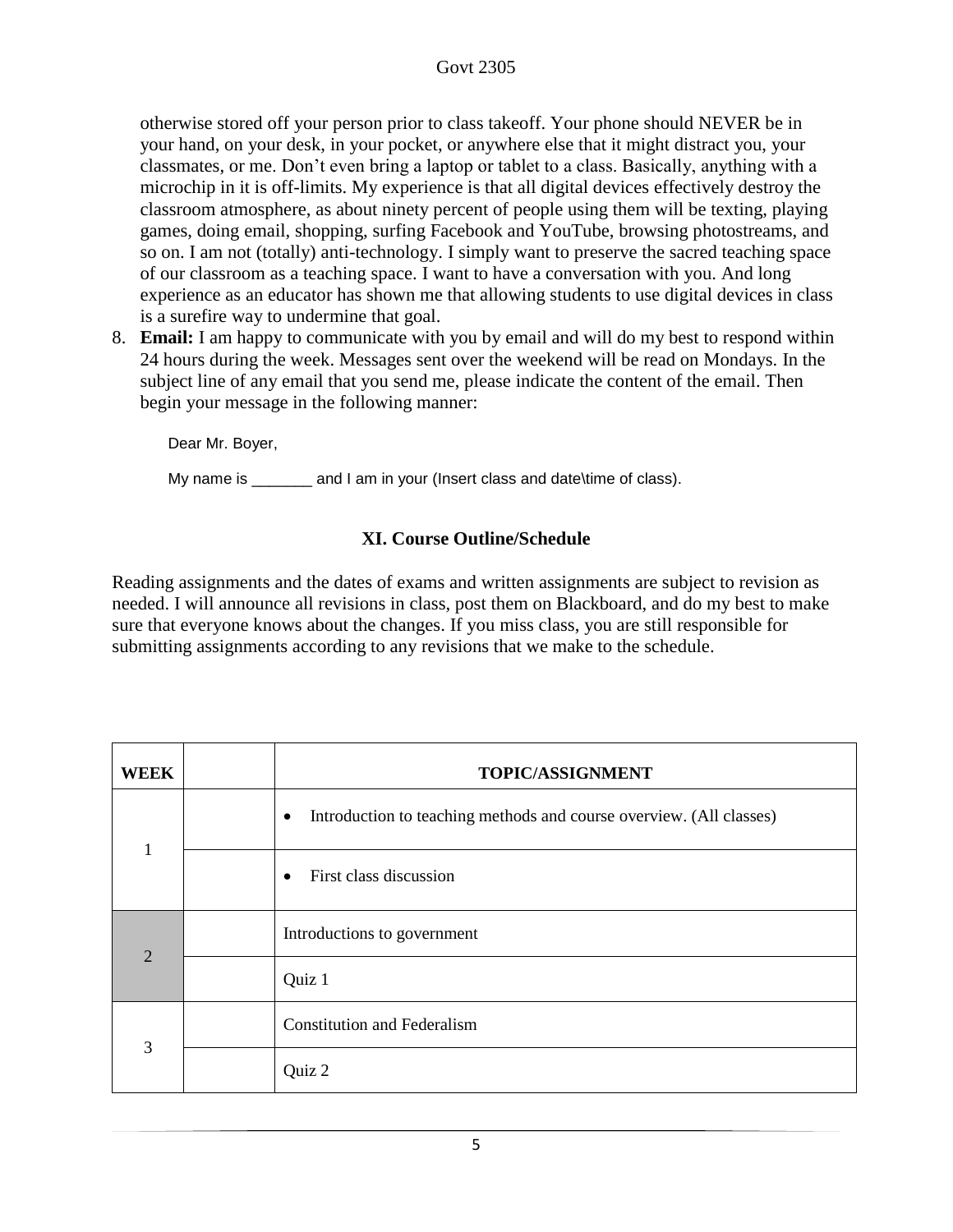Govt 2305

| $\overline{4}$ | Constitution and Federalism cont         |
|----------------|------------------------------------------|
|                | Second class discussion                  |
| 5              | Quiz 3                                   |
|                | Civil Rights and Political Participation |
| 6              | Quiz 4                                   |
|                | Quiz 5                                   |
| $\tau$         | Review for midterm                       |
|                | <b>Midterm</b>                           |
|                | The Presidency                           |
| 8              | Quiz 6                                   |
|                | Class discussion                         |
| $\mathbf{9}$   | Congress                                 |
|                | Quiz 7                                   |
| 10             | Bureaucracy                              |
| 11             | Quiz 8                                   |
|                | Public Policy                            |
| 12             | Quiz 9                                   |
|                | Class discussion                         |
| 13             | Judicial systems                         |
|                | Quiz 10                                  |
| 14             | Class discussion                         |